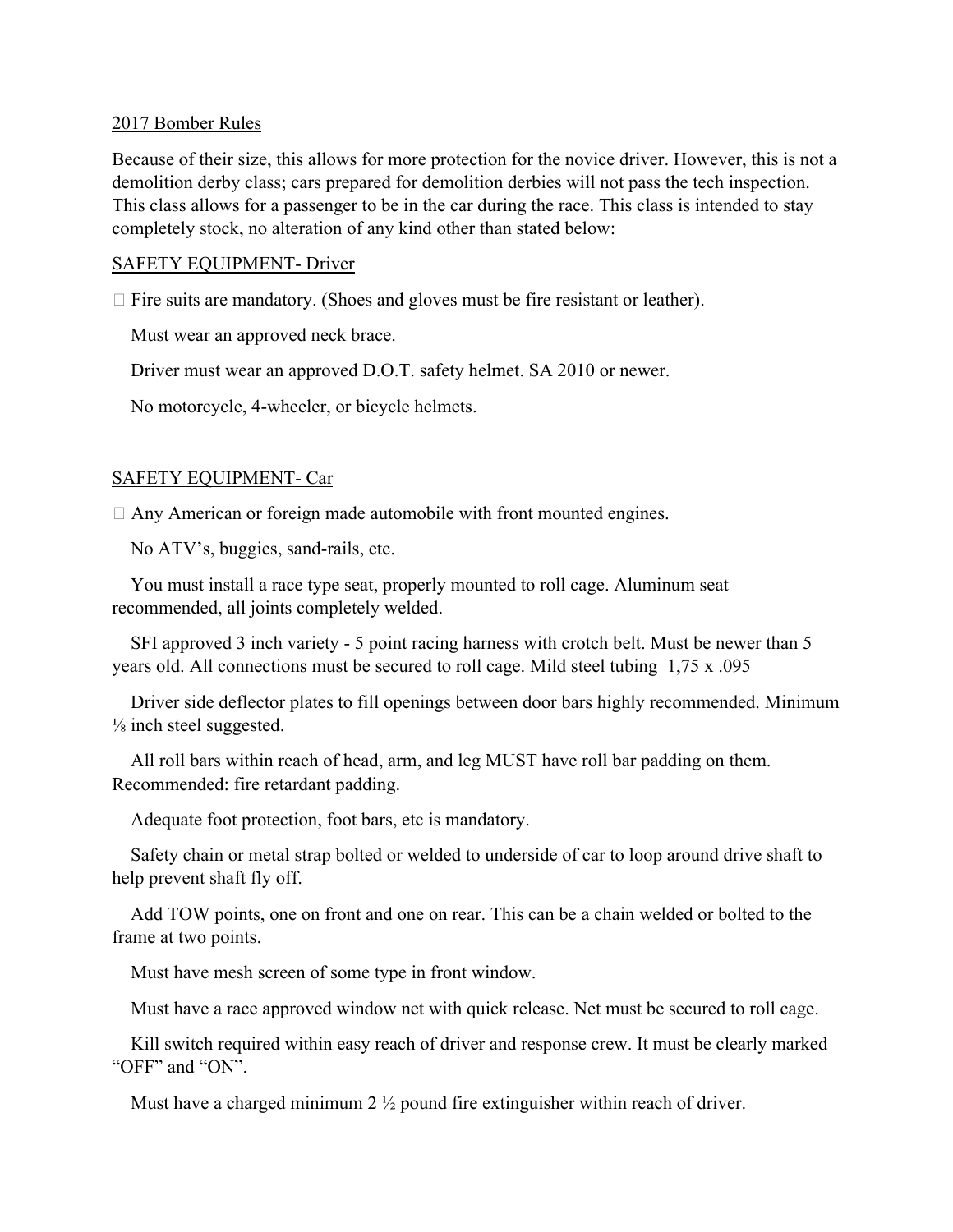Each PIT must have a 5 pound extinguisher visible.

 Number must be on both driver and passenger doors and on roof, facing toward passenger side of car.

Number must be at least 18" tall and clearly visible for scoring.

# FRAME

 $\Box$  Measured from center of the bearing in the front wheel to the center of the half-shaft in the rear wheel.

 $\Box$  Cars or station wagons (no trucks or convertibles) with a minimum wheelbase of 101 inches. Unlimited maximum wheelbase.

 $\Box$  The vehicles may be either front or rear wheel drive. No 4-wheel or all-wheel drive vehicles.

# ROLL CAGE

 $\Box$  Must be a four-point cage minimum (six point cage preferred), with the end points of the cage securely welded directly to the main frame rails. If unibody chassis, end points of the cage must be welded to a steel plate inside driver compartment and bolted to chassis hard point or another steel plate under the car.

 $\Box$  The cage must be made of minimum one and three forth inch  $(1\frac{3}{4})$  diameter be .095" wall thickness bar.

 $\Box$  If using pipe metal for the main bar, weld joints must have a gusset of triangulation. If using one continuous main bar, no gusset or triangulation requires.

 $\Box$  No tall-pipe bar permitted in roll cage.

 $\Box$  Must have a minimum 3 (three) cross bars: two in the roof, one across behind the driver at the middle of the seat. If a dashboard has been removed, a fourth bar must be added in its place.

 $\Box$  minimum 1 (one) brace, top to bottom, in front window. Must be  $\frac{1}{2}$ " shaft or larger.

 $\Box$  Must have a brace in the foot well made of minimum 1 1/3 inch x .095. Brace should be left of the driver's feet.

 $\Box$  Preferred if there is a diagonal bar running from one side bottom to other side top to help with roll-over protection. If running with a passenger seat must be padded.

 $\Box$  All bars that a driver can touch from the drive seat must be padded.

 $\Box$  All bars that a passenger can touch from the passenger seat must be padded.

BODY

 $\Box$  No modifications of any type to the body metal except cutting fenders for tire clearance and cutting down the windows.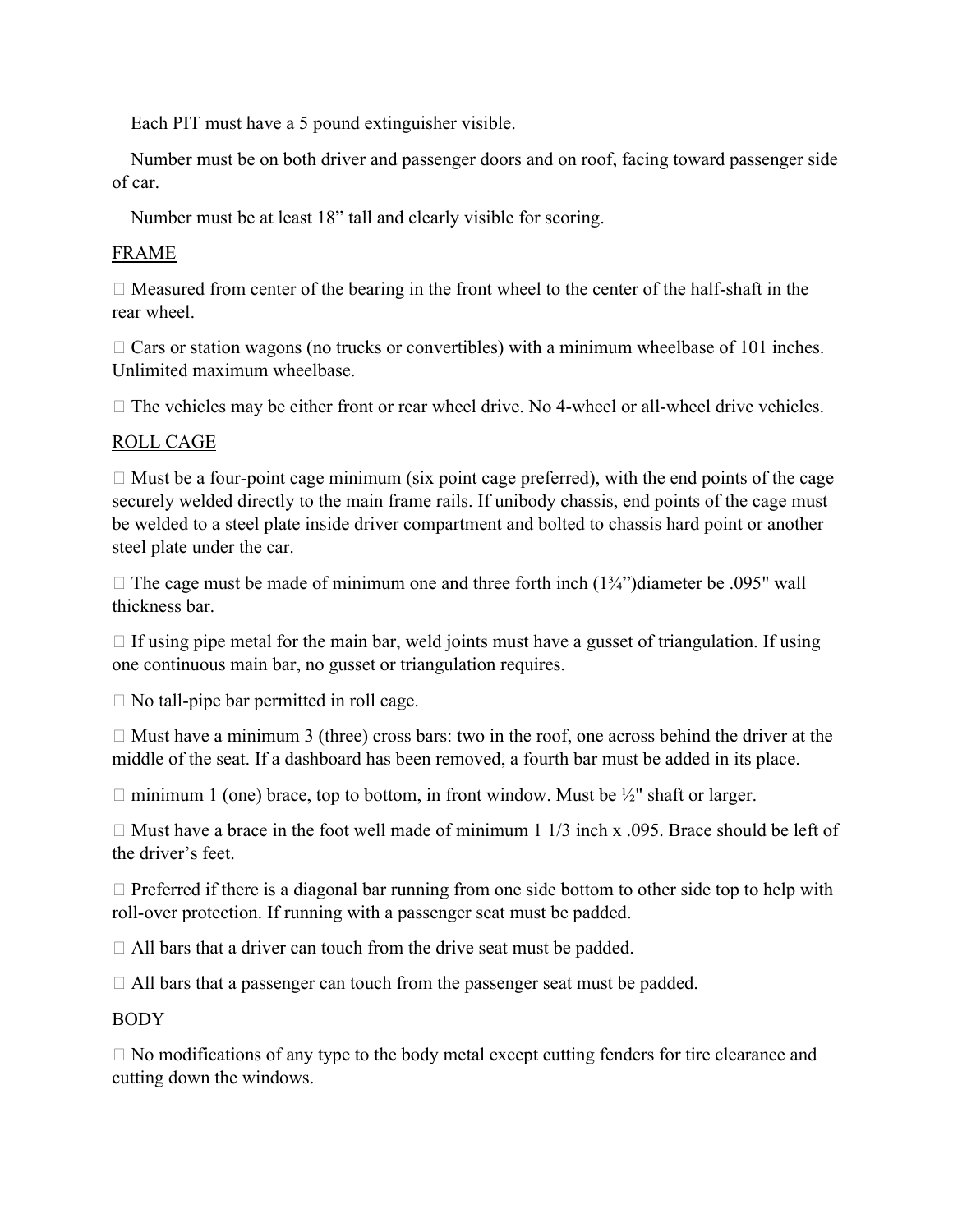$\Box$  No welding of the frame joints.

 $\Box$  Remove all glass, plastic, lenses, door handles, mirrors, chrome trim, and moldings.

All doors must be welded shut.

 $\Box$  Hood and trunk must have at least (two) pins each for ease, emergency access and fly-off security. Remove main and secondary catches from the hood; remove the lock from the trunk.

 $\Box$  Stock bumpers must be in place. Remove all plastic or rubber moldings from the bumpers.

□ Add TOW points, one on front and one on rear. This can be a chain welded or bolted to the frame at (two) points.

### DRIVER COMPARTMENT

 $\Box$  Remove all carpeting, head liner, rear-seat(s), mirrors, and anything else which may be flammable.

 $\Box$  Dashboard should be removed if it is made of plastic or composite materials. Metal dashboards may be left in place.

Rear bulkhead must be covered to maintain a barrier between trunk and driver's compartment.

 $\Box$  Stock seats may be used. You may have two half inch holes in floor pan for drainage.

## SPRINGS

 $\square$  No weakening or cutting down coil springs.

 $\Box$  No removing leaf springs.

### REAR SUSPENSION

- $\Box$  Must use stock suspension pickup point.
- □ No adjustable or coil-over shocks
- $\Box$  One shock per wheel.
- $\Box$  No weight jackers.
- $\Box$  No lowering or raising of car in any manner.

### TIRES/WHEELS

 $\Box$  Maximum 7 inch width stock DOT- approved steel wheels.

 $\Box$  Maximum 7 inch width tire

 $\Box$  No mud-only tires. No snow-only tires. DOT- approved street tires only. Tech inspector reserves the right to reject a tire if the tread is deemed to be too aggressive.

### BRAKES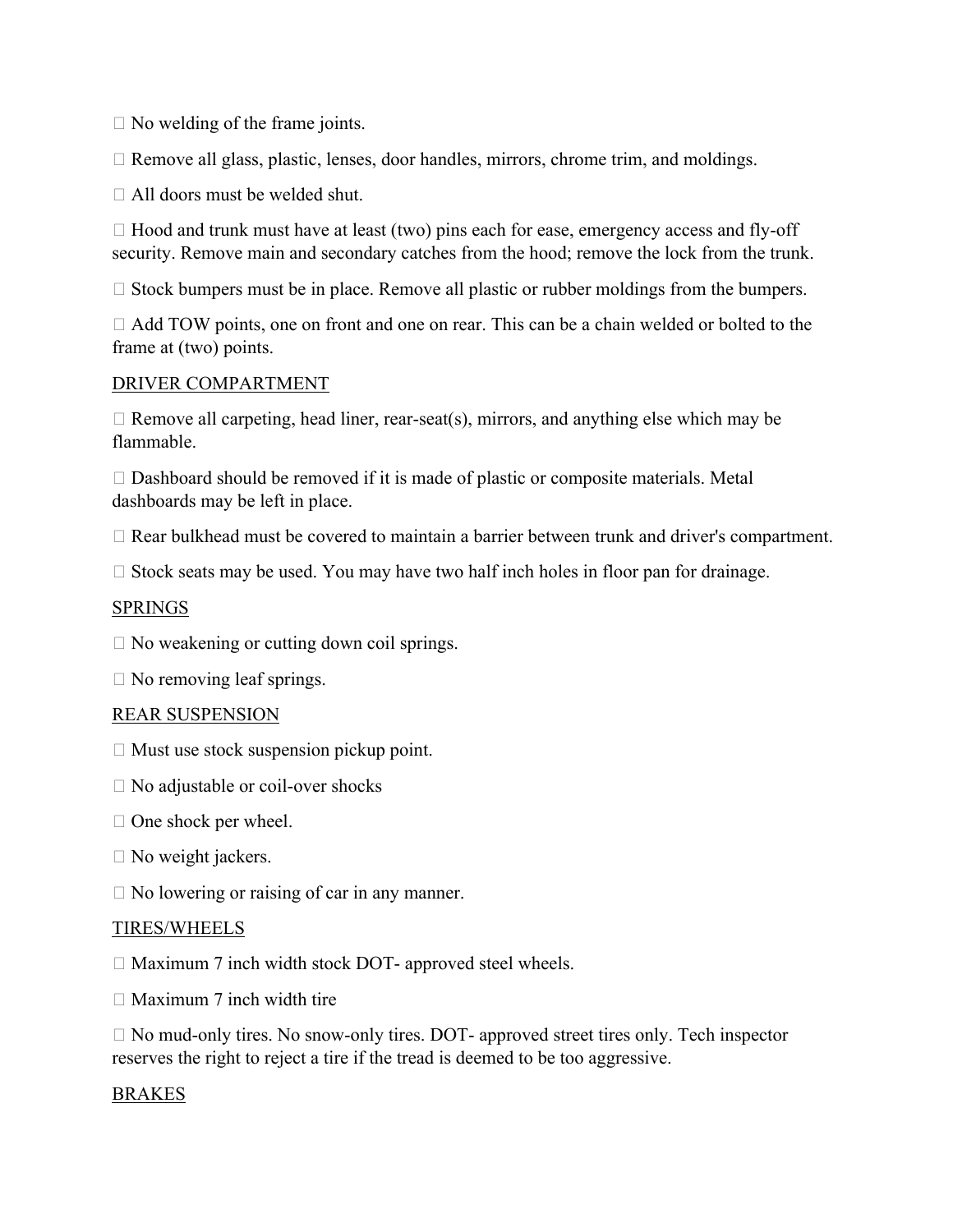$\Box$  Must have four working brakes; One brake per tire.

## FUEL SYSTEM

- $\Box$  Stock gas tank must be removed.
- $\Box$  Racing fuel cell required.
- $\Box$  Must be securely mounted with straps or bands.
- $\Box$  NO marine fuel tank.

## FUEL

- $\Box$  Pump Gasoline only.
- $\Box$  No performance enhancing or scented additives.

 $\Box$  Fuel must pass both dielectric meter and chemical tests.

## BATTERY/STARTER

 $\Box$  Battery may be secured in the original location under the hood as long as it is secured in a battery box which is secured fastened to the vehicle.

 $\Box$  May be moved to the rear seat area (recommended).

## TRANSMISSION/DRIVESHAFT

 $\Box$  Safety chain or metal strap bolted or welded to underside of car to loop around drive shaft to help prevent shaft fly off.

- $\Box$  Transmission must have a working reverse.
- $\Box$  No modification to the transmission valve body or torque converter (if using an automatic).
- $\Box$  Rear axle gears may be changed.
- □ Rear axle may be welded or locked.

### ENGINE SPECIFICATIONS

 $\Box$  Engine must be a completely stock engine, as it came from the factory, no race motors.

 $\Box$  No modifications of any kind to the intake manifold, valve train, heads, camshaft, pistons, bore, con rods. Crank shaft, or exhaust manifolds.

 $\Box$  Complete engine swap to a different displacement is permitted. However; it must be an engine that was available in that vehicle for that year.

 $\Box$  No turbo chargers or superchargers of any type.

- $\Box$  Carburetor may be re-built to correct for altitude. Choke may be removed.
- $\Box$  Mufflers and catalytic converters may be removed.